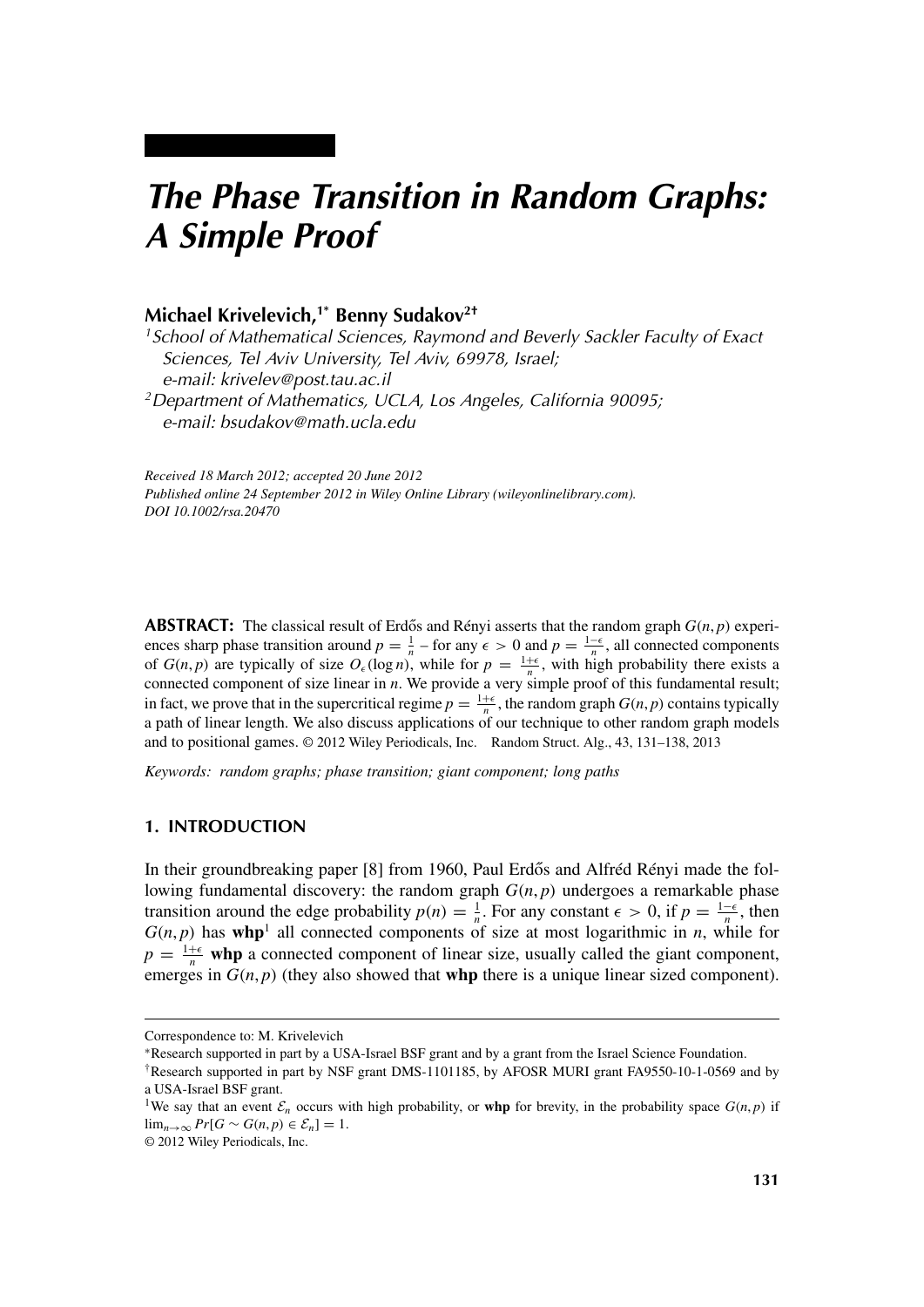The Erdős-Rényi paper, which launched the modern theory of random graphs, has had enormous influence on the development of the field and is generally considered to be a single most important paper in Probabilistic Combinatorics, if not in all of Combinatorics.

There are now several proofs available for this result. Erdős and Rényi (who actually worked in the model  $G(n, m)$  of random graphs) used counting arguments. Some of later proofs relied on the machinery of branching processes. As one can expect for a result of this magnitude of importance, there have been countless ramifications and extensions proven over the years, and by now the evolution of random graphs is very well understood. We refer the reader to the standard sources in the theory of random graphs [10], [7] for a detailed account.

In 1981, Ajtai, Komlós and Szemerédi proved [1] that in the supercritical regime  $p = \frac{1+\epsilon}{n}$ , not only the random graph *G*(*n*, *p*) contains **whp** a linear sized connected component, but it typically has a path of length linear in *n*.

The purpose of this note is to present a very simple and self-contained proof of the Erdős-Rényi result, as well of the result of Ajtai, Komlós and Szemerédi. We do not strive to derive the best possible absolute constants, aiming rather for simplicity.

Our notation is fairly standard. We set  $N = \binom{n}{2}$  $n_2$ ). Floor and ceiling signs will be systematically omitted for the sake of clarity of presentation.

### **2. MAIN RESULT**

Our argument will utilize the notion of the Depth First Search (DFS). This is a well known graph exploration algorithm, and we thus will describe it rather briefly.

Recall that the DFS (Depth First Search) is a graph search algorithm that visits all vertices of a (directed or undirected) graph  $G = (V, E)$  as follows. It maintains three sets of vertices, letting *S* be the set of vertices whose exploration is complete, *T* be the set of unvisited vertices, and  $U = V \setminus (S \cup T)$ , where the vertices of U are kept in a stack (the last in, first out data structure). It is also assumed that some order  $\sigma$  on the vertices of *G* is fixed, and the algorithm prioritizes vertices according to  $\sigma$ . The algorithm starts with  $S = U = \emptyset$  and  $T = V$ , and runs till  $U \cup T = \emptyset$ . At each round of the algorithm, if the set  $U$  is non-empty, the algorithm queries  $T$  for neighbors of the last vertex  $v$  that has been added to U, scanning T according to  $\sigma$ . If v has a neighbor u in T, the algorithm deletes u from *T* and inserts it into *U*. If *v* does not have a neighbor in *T*, then *v* is popped out of *U* and is moved to *S*. If *U* is empty, the algorithm chooses the first vertex of *T* according to  $\sigma$ , deletes it from *T* and pushes it into *U*. In order to complete the exploration of the graph, whenever the sets *U* and *T* have both become empty (at this stage the connected component structure of *G* has already been revealed), we make the algorithm query all remaining pairs of vertices in  $S = V$ , not queried before.

Observe that the DFS algorithm starts revealing a connected component *C* of *G* at the moment the first vertex of *C* gets into (empty beforehand) *U* and completes discovering all of *C* when *U* becomes empty again. We call a period of time between two consecutive emptyings of *U* an *epoch*, each epoch corresponds to one connected component of *G*.

The following properties of the DFS algorithm will be relevant to us:

- at each round of the algorithm one vertex moves, either from *T* to *U*, or from *U* to *S*;
- at any stage of the algorithm, it has been revealed already that the graph *G* has no edges between the current set *S* and the current set *T*;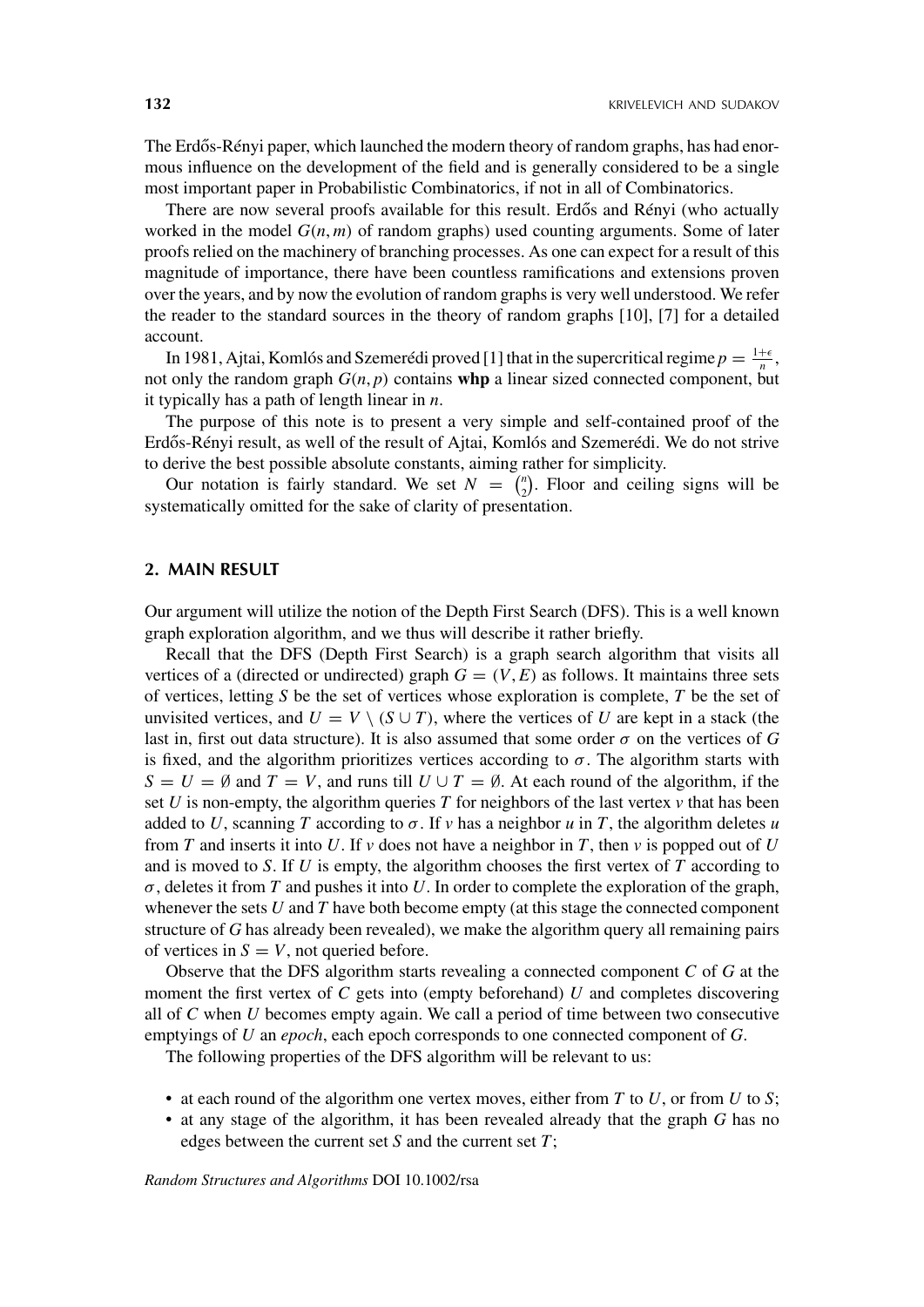• the set *U* always spans a path (indeed, when a vertex *u* is added to *U*, it happens because  $u$  is a neighbor of the last vertex  $v$  in  $U$ ; thus,  $u$  augments the path spanned by *U*, of which *v* is the last vertex).

We will run the DFS on a random input  $G \sim G(n, p)$ , fixing the order  $\sigma$  on  $V(G) = [n]$ to be the identity permutation. When the DFS algorithm is fed with a sequence of i.i.d. Bernoulli(*p*) random variables  $\bar{X} = (X_i)_{i=1}^N$ , so that is gets its *i*-th query answered positively if  $X_i = 1$  and answered negatively otherwise, the so obtained graph is clearly distributed according to  $G(n, p)$ . Thus, studying the component structure of  $G$  can be reduced to studying the properties of the random sequence  $\overline{X}$ . In particular, observe crucially that as long as  $T \neq \emptyset$ , every positive answer to a query results in a vertex being moved from *T* to *U*, and thus after *t* queries and assuming  $T \neq \emptyset$  still, we have  $|S \cup U| \geq \sum_{i=1}^{t} X_i$ . (The last inequality is strict in fact as the first vertex of each connected component is moved from *T* to *U* "for free", i.e., without need to get a positive answer to a query.) On the other hand, since the addition of every vertex, but the first one in a connected component, to *U* is caused by a positive answer to a query, we have at time  $t: |U| \leq 1 + \sum_{i=1}^{t} X_i$ .

The probabilistic part of our argument is provided by the following quite simple lemma.

**Lemma 1.**  $> 0$  *be a small enough constant. Consider the sequence*  $\bar{X} = (X_i)_{i=1}^N$  *of i.i.d. Bernoulli random variables with parameter p.*

*1. Let p* =  $\frac{1-\epsilon}{n}$ *. Let k* =  $\frac{7}{\epsilon^2}$  ln *n. Then* **whp** *there is no interval of length kn in* [*N*]*, in which at least k of the random variables Xi take value 1.* 2. Let  $p = \frac{1+\epsilon}{n}$ . Let  $N_0 = \frac{\epsilon n^2}{2}$ . Then **whp**  $|\sum_{i=1}^{N_0} X_i - \frac{\epsilon (1+\epsilon)n}{2}| \leq n^{2/3}$ .

*Proof.* 1. For a given interval *I* of length *kn* in [*N*], the sum  $\sum_{i \in I} X_i$  is distributed binomially with parameters *kn* and *p*. Applying the standard Chernoff-type bound (see, e.g., Theorem A.1.11 of [2]) to the upper tail of  $B(kn, p)$ , and then the union bound, we see that the probability of the existence of an interval violating the assertion of the lemma is at most

$$
(N-k+1)Pr[B(kn,p)\geq k] < n^2\cdot e^{-\frac{\epsilon^2}{3}(1-\epsilon)k} < n^2\cdot e^{-\frac{\epsilon^2(1-\epsilon)}{3}\frac{7}{\epsilon^2}\ln n} = o(1),
$$

for small enough  $\epsilon > 0$ .

2. The sum  $\sum_{i=1}^{N_0} X_i$  is distributed binomially with parameters  $N_0$  and  $p$ . Hence, its expectation is  $N_0 p = \frac{\epsilon n^2 p}{2} = \frac{\epsilon (1+\epsilon)n}{2}$ , and its standard deviation is of order *n*. Applying the Chebyshev inequality, we get the required estimate.

Now we are ready to formulate and to prove our main result.

**Theorem 1.** *Let*  $\epsilon > 0$  *be a small enough constant. Let*  $G \sim G(n, p)$ *.* 

*1. Let p* =  $\frac{1-\epsilon}{n}$ . Then whp *all connected components of G are of size at most*  $\frac{7}{\epsilon^2}$  ln *n*. 2. Let  $p = \frac{1+\epsilon}{n}$ . Then whp *G* contains a path of length at least  $\frac{\epsilon^2 n}{5}$ .

In both cases, we run the DFS algorithm on *G* ∼ *G*(*n*, *p*), and assume that the sequence  $\bar{X} = (X_i)_{i=1}^N$  of random variables, defining the random graph  $G \sim G(n, p)$  and guiding the DFS algorithm, satisfies the corresponding part of Lemma 1.

*Random Structures and Algorithms* DOI 10.1002/rsa

Ė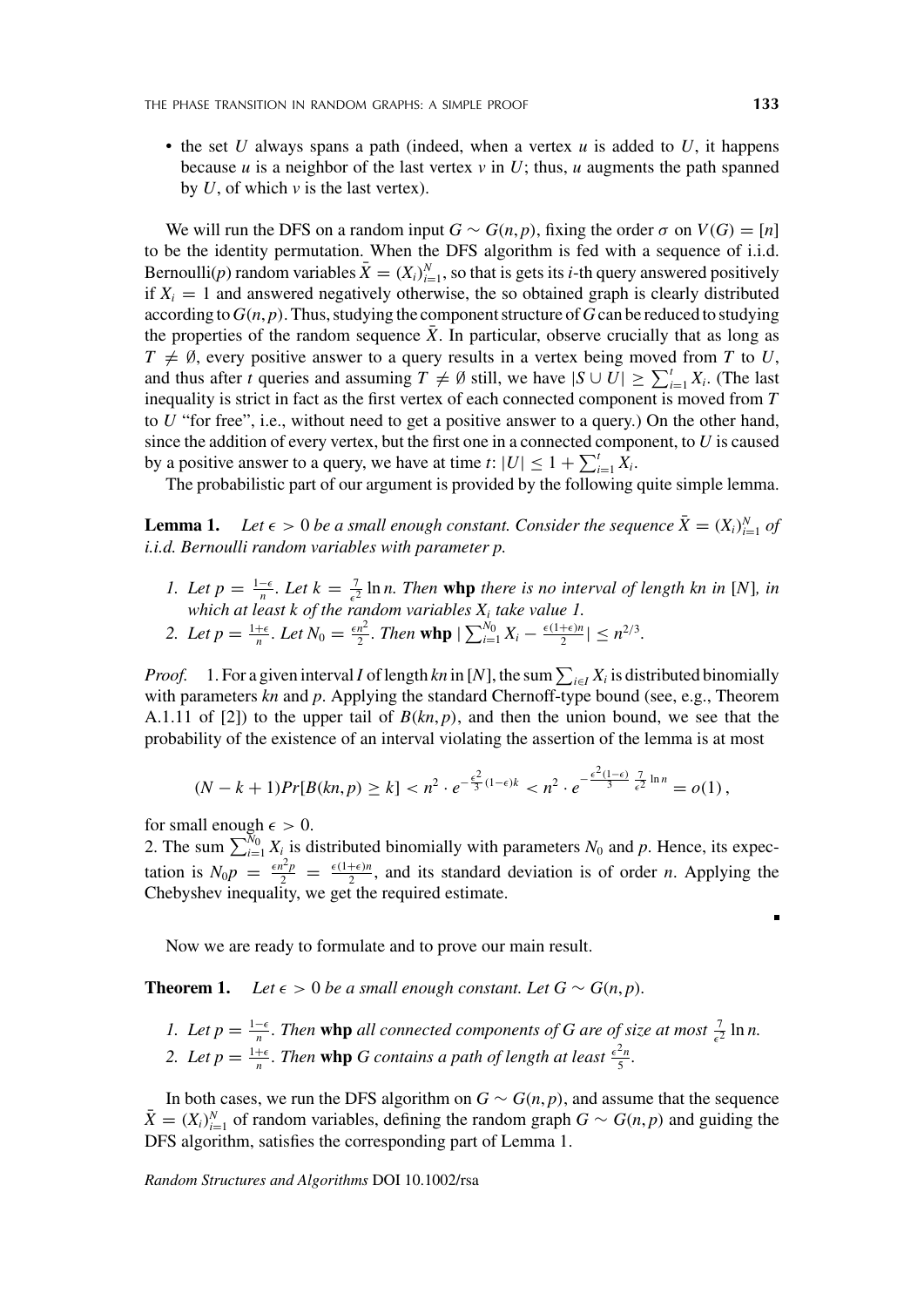*Proof.* 1. Assume to the contrary that *G* contains a connected component *C* with more than  $k = \frac{7}{62} \ln n$  vertices. Let us look at the epoch of the DFS when *C* was created. Consider the moment inside this epoch when the algorithm has found the  $(k + 1)$ -st vertex of *C* and is about to move it to *U*. Denote  $\Delta S = S \cap C$  at that moment. Then  $|\Delta S \cup U| = k$ , and thus the algorithm got exactly  $k$  positive answers to its queries to random variables  $X_i$  during the epoch, with each positive answer being responsible for revealing a new vertex of *C*, after the first vertex of *C* was put into *U* in the beginning of the epoch. At that moment during the epoch only pairs of edges touching *S*∪*U* have been queried, and the number of such pairs is therefore at most  $\binom{k}{2}$  $x_2^k$  +  $k(n-k)$  < *kn*. It thus follows that the sequence  $\bar{X}$  contains an interval of length at most *kn* with at least *k* 1's inside – a contradiction to Property 1 of Lemma 1.

2. Assume that the sequence  $\bar{X}$  satisfies Property 2 of Lemma 1. We claim that after the first  $N_0 = \frac{\epsilon n^2}{2}$  queries of the DFS algorithm, the set *U* contains at least  $\frac{\epsilon^2 n}{5}$  vertices (with the contents of *U* forming a path of desired length at that moment). Observe first that  $|S| < \frac{n}{3}$ at time *N*<sub>0</sub>. Indeed, if  $|S| \ge \frac{n}{3}$ , then let us look at a moment *t* where  $|S| = \frac{n}{3}$  (such a moment surely exists as vertices flow to *S* one by one). At that moment  $|U| \leq 1 + \sum_{i=1}^{t} X_i < \frac{n}{3}$  by Property 2 of Lemma 1. Then  $|T| = n - |S| - |U| \ge \frac{n}{3}$ , and the algorithm has examined all  $|S| \cdot |T| \ge \frac{n^2}{9} > N_0$  pairs between *S* and *T* (and found them to be non-edges) – a contradiction. Let us return to time  $N_0$ . If  $|S| < \frac{n}{3}$  and  $|U| < \frac{\epsilon^2 n}{5}$  then, we have  $T \neq \emptyset$ . This means in particular that the algorithm is still revealing the connected components of *G*, and each positive answer it got resulted in moving a vertex from *T* to *U* (some of these vertices may have already moved further from *U* to *S*). By Property 2 of Lemma 1 the number of positive answers at that point is at least  $\frac{\epsilon(1+\epsilon)n}{2} - n^{2/3}$ . Hence we have  $|S \cup U| \ge \frac{\epsilon(1+\epsilon)n}{2} - n^{2/3}$ . If  $|U| \le \frac{\varepsilon^2 n}{5}$ , then  $|S| \ge \frac{\varepsilon n}{2} + \frac{3\varepsilon^2 n}{10} - n^{2/3}$ . All  $|S||T| \ge |S|(n - |S| - \frac{\varepsilon^2 n}{5})$  pairs between *S* and *T* have been probed by the algorithm (and answered in the negative). We thus get:

$$
\frac{\epsilon n^2}{2} = N_0 \ge |S| \left( n - |S| - \frac{\epsilon^2 n}{5} \right) \ge \left( \frac{\epsilon n}{2} + \frac{3\epsilon^2 n}{10} - n^{2/3} \right) \left( n - \frac{\epsilon n}{2} - \frac{\epsilon^2 n}{2} + n^{2/3} \right)
$$

$$
= \frac{\epsilon n^2}{2} + \frac{\epsilon^2 n^2}{20} - O(\epsilon^3) n^2 > \frac{\epsilon n^2}{2}
$$

(we used the assumption  $|S| < \frac{n}{3}$ ), and this is obviously a contradiction, completing the proof.

#### **3. DISCUSSION**

- 1. Observe that using a Chernoff-type bound for the tales of the binomial random variable instead of the Chebyshev inequality would allow to claim in the second part of Lemma 1 that the sum  $\sum_{i=1}^{N_0} X_i$  is close to  $\frac{\epsilon(1+\epsilon)n}{2}$  with probability exponentially close to 1. This would show in turn, employing the argument of Theorem 1, that  $G(n, p)$  with  $p = \frac{1+\epsilon}{n}$  contains a path of length linear in *n* with exponentially high probability, namely, with probability  $1 - \exp\{-c(\epsilon)n\}$ .
- 2. The dependencies on  $\epsilon$  in both parts of Theorem 1 are of the correct order of magnitude  $-$  for  $p = \frac{1-\epsilon}{n}$  a largest connected component of *G*(*n*, *p*) is known to be **whp** of size  $\Theta(\epsilon^{-2}) \log n$  (see, e.g., Cors. 5.8 and 5.11 of [7]), while for  $p = \frac{1+\epsilon}{n}$  a longest cycle of  $G(n, p)$  is whp of length  $\Theta(\epsilon^2)n$  (see, e.g., Th. 5.17 of [10]); the standard trick of sprinkling further random edges with edge probability  $p' = o(n^{-1})$  shows that if *G*(*n*, *p*) contains **whp** a path of length  $\alpha n$  for some constant  $\alpha > 0$ , then  $G(n, p + p')$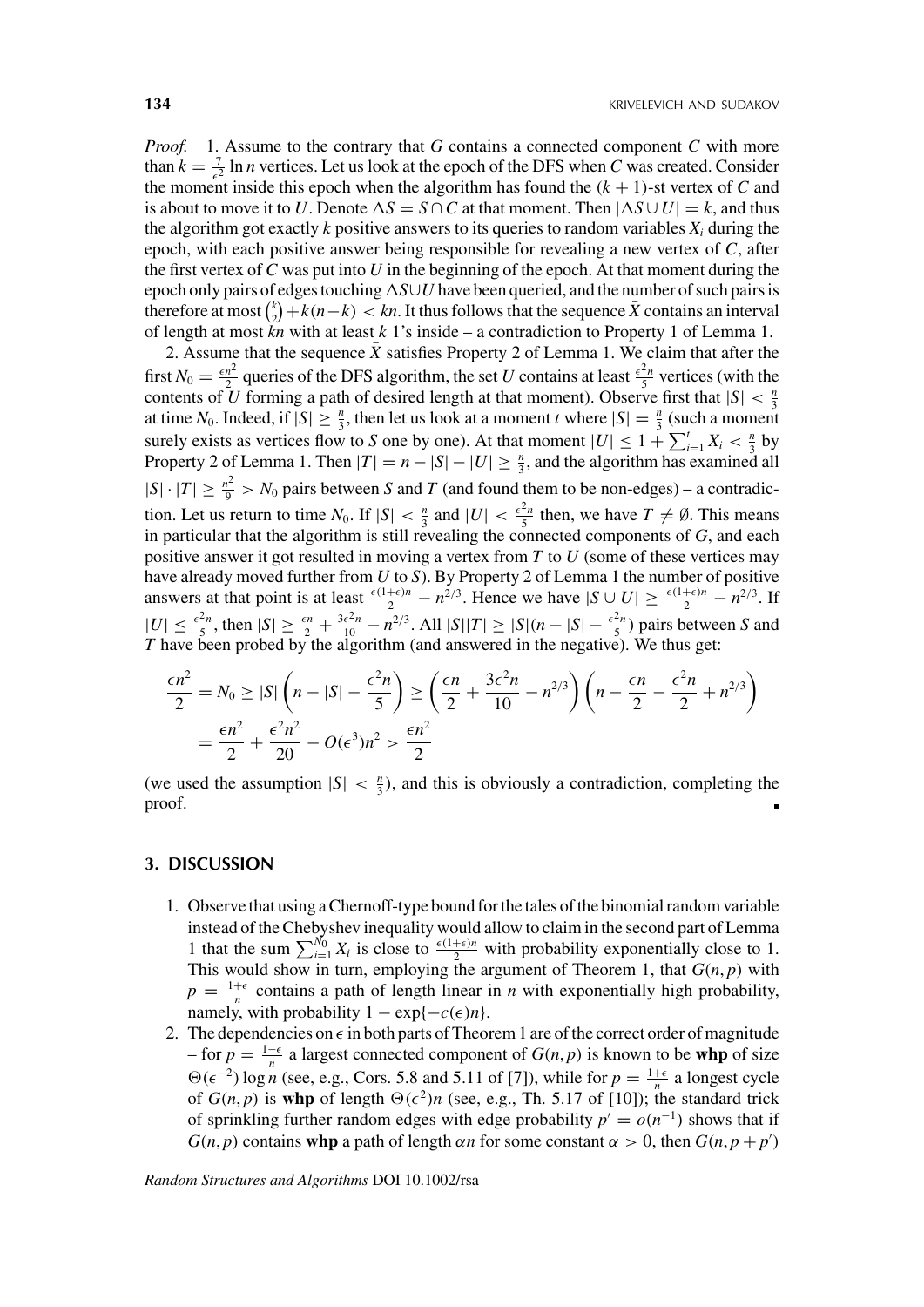contains **whp** a cycle of length at least  $(\alpha - o(1))n$ . Note also that although we stated our result in Theorem 1 for a constant  $\epsilon > 0$ , our argument is in fact valid for  $\epsilon = \epsilon(n) \rightarrow 0$  as well, with a bit more careful treatment of the error terms in our proofs. Actually, we can take  $\epsilon(n)$  to be as low as  $\epsilon \gg n^{-1/3} \log^{1/3} n$  in our arguments (including the theorem in the next remark) – which nearly borders the critical window  $\epsilon = \Theta(n^{-1/3}).$ 

3. The giant component itself in the regime  $p = \frac{1+\epsilon}{n}$ ,  $\epsilon > 0$  a constant, is known to be substantially larger typically than a longest path – it has  $whp \Theta(\epsilon)n$  vertices (see, e.g., Th. 5.4 of [10]). Using very similar techniques, we can show the probable existence of a connected component of size  $\Omega(\epsilon)n$  in this range, as given by the following theorem.

**Theorem 2.** Let  $p = \frac{1+\epsilon}{n}$ , for  $\epsilon > 0$  a small enough constant. Let  $G \sim G(n, p)$ . Then **whp** *G* has a connected component with at least  $\frac{\epsilon n}{2}$  vertices.

*Proof.* The proof is quite similar to that of Theorem 1, and therefore we will allow ourselves to be rather concise. Here too we run the DFS algorithm on  $G \sim G(n, p)$  and feed it with a sequence  $\bar{X}$  of i.i.d. Bernoulli(*p*) random variables  $\bar{X} = (X_i)_{i=1}^N$ . Denote as before  $N_0 = \frac{\epsilon n^2}{2}$ . We will need the following typical properties of the sequence  $\bar{X}$ , slightly generalizing those stated in Part 2. of Lemma 1 and provable using the same Chernoff-type estimates:

1.  $\sum_{i=1}^{n^{7/4}} X_i \leq n^{5/6}$ ; 2. For every  $n^{7/4} \le t \le N_0$ ,  $\sum_{i=1}^t X_i - (1+\epsilon) \frac{t}{n} \le n^{2/3}$ .

Let us assume now that the sequence  $\bar{X}$  satisfies the above stated properties. We claim that after the first  $N_0$  queries of the DFS algorithm, we are in the midst of revealing a connected component whose size is at least  $\frac{\epsilon n}{2}$ . Just as in the proof of Theorem 1 we have that  $|S| < \frac{n}{3}$ at time  $N_0$ , and *T* is still non-empty. It follows that at any moment  $n^{7/4} \le t \le N_0$  we have:  $|S \cup U| \ge (1 + \epsilon) \frac{t}{n} - n^{2/3}$ . If at some moment *t* in this interval the set *U* becomes empty, the algorithm has asked all queries between the set *S* and its complement  $T = [n] - S$ , implying:

$$
t \ge |S|(n-|S|) \ge \left( (1+\epsilon)\frac{t}{n} - n^{2/3} \right) \left( n - (1+\epsilon)\frac{t}{n} + n^{2/3} \right)
$$
  

$$
\ge (1+\epsilon)t - (1+\epsilon)^2 \frac{t^2}{n^2} - 2n^{5/3}
$$
  

$$
\ge (1+\epsilon) \left( 1 - (1+\epsilon)\frac{\epsilon}{2} \right) t - 2n^{5/3}
$$
  

$$
= (1+\epsilon) \left( 1 - \frac{\epsilon}{2} - \frac{\epsilon^2}{2} \right) t - 2n^{5/3} > t
$$

- a contradiction, for small enough  $\epsilon > 0$ . (We used  $|S| < \frac{n}{3}$  in the above estimate.) Hence *U* is never empty in the interval  $[n^{7/4}, N_0]$ . It follows that all vertices added to *U* during this interval (of which some may have migrated further to *S*) are in the same connected component, and their number is, by the properties of *X*¯ stated above,

$$
\sum_{i=n^{7/4}}^{N_0} X_i \ge (1+\epsilon)\frac{N_0}{n} - n^{2/3} - n^{5/6} \ge (1+\epsilon)\frac{\epsilon n}{2} - 2n^{5/6} \ge \frac{\epsilon n}{2}.
$$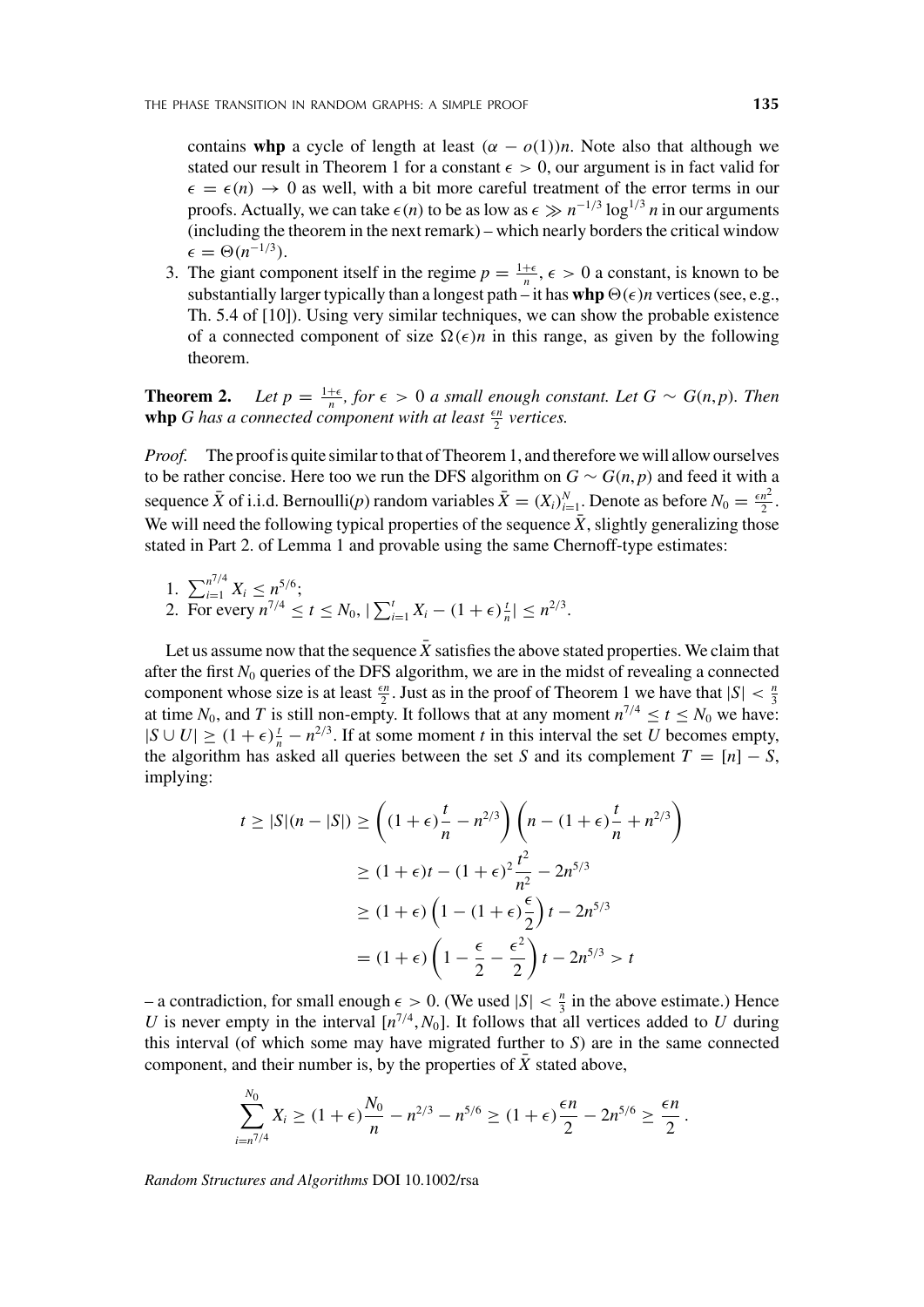All these vertices belong to the same connected component – whose size is then at least  $\frac{\epsilon n}{2}$ , completing the proof.

**4.** As we have already mentioned, the DFS algorithm is applicable equally well to directed graphs. Hence essentially the same argument as above, with obvious minor changes, can be applied to the model  $D(n, p)$  of random digraphs. In this model, the vertex set is [*n*], and each of the  $n(n - 1)$  ordered pairs  $(i, j)$ ,  $1 \le i \ne j \le n$ , is a directed edge of  $D \sim D(n, p)$ with probability  $p = p(n)$  and independently from other pairs. In particular we can obtain the following theorem:

**Theorem 3.** Let  $p = \frac{1+\epsilon}{n}$ , for  $\epsilon > 0$  constant. Then the random digraph  $D(n, p)$  has whp *a directed path and a directed cycle of length*  $\Theta(\epsilon^2)n$ .

This recovers the classical result of Karp [11] for the model  $D(n, p)$ .

**5.** The technique of Theorem 1 can be applied to further models of random graphs and digraphs. One immediate application is to random subgraphs of graphs of large minimum degree. We have the following theorem.

**Theorem 4.** Let G be a finite graph with minimum degree at least n. Let  $p = \frac{1+\epsilon}{n}$ , for  $\epsilon > 0$  constant. Form a random subgraph  $G_p$  of G by including every edge of G into  $G_p$ *independently and with probability p. Then* **whp**  $G_p$  *has a path of length at least*  $\frac{\epsilon^2 n}{5}$ *.* 

The proof is essentially identical to that of Theorem 1. We run the DFS process on  $G_p$ and feed it with a sequence  $\bar{X}$  of i.i.d. Bernoulli(*p*) random variables  $\bar{X} = (X_i)_{i=1}^N$ , where  $N = |E(G)|$ . For the proof, we need only to notice that at any time the number of edges of *G* between *S* and *T* can be estimated from below by  $|S|(\delta(G) - |S| - |U|) > |S|(n - |S| - |U|)$ , the rest of the proof is the same. Notice that getting a long cycle appears to be a much more challenging task in this setting – the base graph *G* can be of girth (much) larger than *n*, and therefore sprinkling does not necessarily help (immediately) to turn a long path into a long cycle **whp**.

**6.** Another example of applying our technique is random subgraphs of pseudo-random graphs. Let *G* be an  $(n, d, \lambda)$ -graph (a *d*-regular graph on *n* vertices, in which all eigenvalues of the adjacency matrix, but the first one, are at most  $\lambda$  in their absolute values – see, e.g. [12] for a thorough discussion of this notion). It is well known that requiring  $\lambda \ll d$  is enough to guarantee many pseudo-random properties of such a graph. The model of taking a random subgraph  $G_p$  of an  $(n, d, \lambda)$ -graph *G* has been considered by Frieze, Krivelevich and Martin in [9]. It is proven in [9] that, assuming  $\lambda \ll d$ , for  $p = \frac{1+\epsilon}{d}$  the random subgraph  $G_p$  of an an  $(n, d, \lambda)$ -graph *G* has **whp** the unique connected component of size linear in *n*. We can apply the technique of Theorem 1 to prove the following:

**Theorem 5.** *Let G be an*  $(n, d, \lambda)$ -graph with  $\lambda = o(d)$ . Let  $p = \frac{1+\epsilon}{d}$ , for  $\epsilon > 0$  constant. *Then the random subgraph*  $G_p$  *contains* **whp** *a path of length*  $\Theta(\epsilon^2)n$ *.* 

Here is a very brief sketch of the proof. We run the DFS algorithm on  $G_p$  till it queries  $\frac{\epsilon d n}{2}$  edges of *G*.

Similarly to Lemma 1, it gets **whp** about  $\frac{\epsilon(1+\epsilon)n}{2}$  positive answers during this period, when fed with a string of i.i.d. Bernoulli $(\frac{1+\epsilon}{d})$  random variables. In order for the proof analogous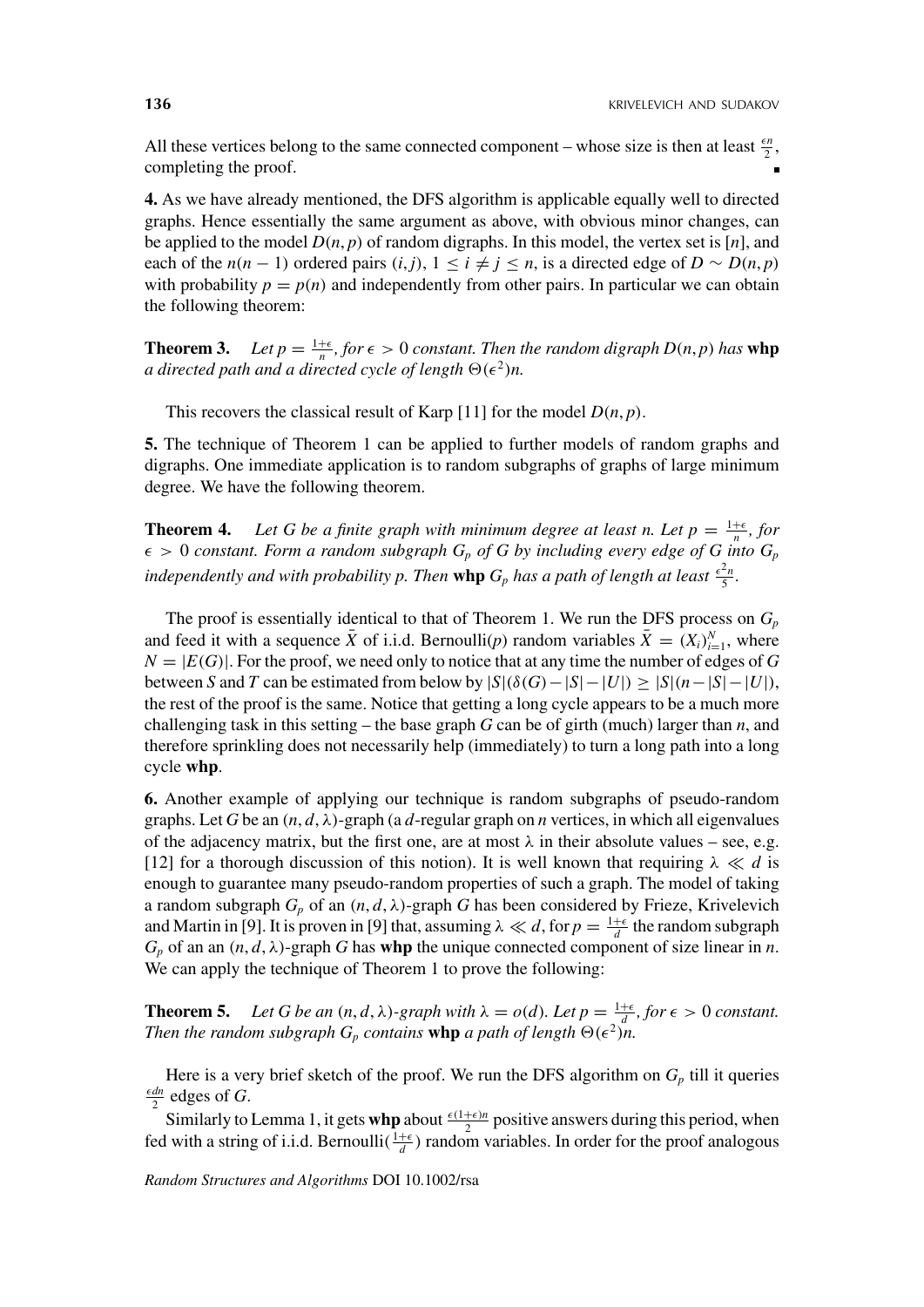to that of Theorem 1 to go through, one only needs to be able to control the number of edges between any two linear sized vertex subsets *S*, *T* in *G*. Such a control is indeed available for  $(n, d, \lambda)$ -graphs – it is known that if *G* is an  $(n, d, \lambda)$ -graph, then for any two vertex subsets  $S, T \subseteq V(G)$  the number  $e_G(S, T)$  of edges of *G* with one endpoint in *S* and another in *T* satisfies:

$$
\left| e_G(S,T) - \frac{d}{n} |S| |T| \right| \leq \lambda \sqrt{|S||T|}
$$

(see, e.g. Corollary 9.2.5 of [2] or Theorem 2.11 of [12]). Assuming  $\lambda \ll d$  is enough therefore to guarantee that  $e_G(S, T) = (1 + o(1)) \frac{d}{n} |S|| |T|$  in such a graph, and the proof for the random subgraph proceeds as in Theorem 1. Here too sprinkling helps to turn a long path into a long cycle **whp** – we first get **whp** a linearly long path and then argue that due to the above estimate on the edge distribution of *G* there are  $\Theta(dn)$  edges between the prefix and the suffix of the path, and one of them will **whp** fall into a sprinkled graph, thus closing a long cycle.

**7.** Yet another application of our proof strategy is to positional games. The following game  $\mathcal{L}(n, b)$  was considered by Bednarska and Łuczak in [3]. The game is played between two players, Maker and Breaker, alternately claiming 1 and *b* edges, respectively, of the complete graph*Kn* on *n* vertices, till all edges of*Kn* have been claimed by either of the players. Maker's goal is to maximize the number of vertices in a largest connected component in her graph by the end of the game, Breakers aims to make it as small as possible. Bednarska and Łuczak discovered the following phase transition phenomenon, obviously reminiscent of the Erdős-Rényi phase transition in random graphs. Let  $\epsilon > 0$  be a constant. If  $b = (1 + \epsilon)n$ then Breaker has a strategy to keep all of Maker's connected components of size  $O(1/\epsilon)$ . On the other hand, if  $b = (1 - \epsilon)n$ , then Maker has a strategy to create a connected component of size  $\Theta(\epsilon)n$ . We can prove the following result.

**Theorem 6.** *Let*  $\epsilon > 0$ *. Then in the game*  $\mathcal{L}(n, b)$  *with*  $b = (1 - \epsilon)n$ *, Maker has a strategy to create a path of length*  $\Theta(\epsilon^2)n$ .

The winning strategy of Maker and the proof of its validity are fairly similar to the proof of Theorem 1. Maker maintains three sets *S*, *U*, *T* partitioning [*n*], starting with  $S = \emptyset$ , and *U* being an arbitrary vertex from [*n*]. She makes sure that the set *U* always spans a path of her edges at any stage of the game. At each Maker's turn, she finds the last vertex *v* along the path in *U* for which there exists an unclaimed edge  $(v, u)$  with  $u \in T$ , shifts all further vertices after *v* along *U* into *S* and claims the edge  $(v, u)$ , moving *u* from *T* to *U*. If no such vertex is available along the current path in *U*, Maker moves all of its vertices into *S*, loads *U* with an arbitrary vertex *u* from *T* and then proceeds as described before. One can observe that, similarly to the analysis of the DFS algorithm, at any stage of the game all edges between the current set *S* and the current set *T* have been claimed by Breaker. Now, look at the situation in the game after  $\frac{\epsilon n}{2}$  rounds. At that point  $|S \cup U| \ge \frac{\epsilon n}{2}$ . If one has  $|U| \leq \frac{\epsilon^2 n}{5}$ , then all

$$
|S| |T| \ge \left(\frac{\epsilon n}{2} - \frac{\epsilon^2 n}{5}\right) \left(n - \frac{\epsilon n}{2}\right) > \frac{\epsilon n}{2} (1 - \epsilon)n
$$

edges between *S* and *T* have been claimed by Breaker – a contradiction, for small enough  $\epsilon > 0$ . The situation with making a cycle is quite different here – it has been shown by